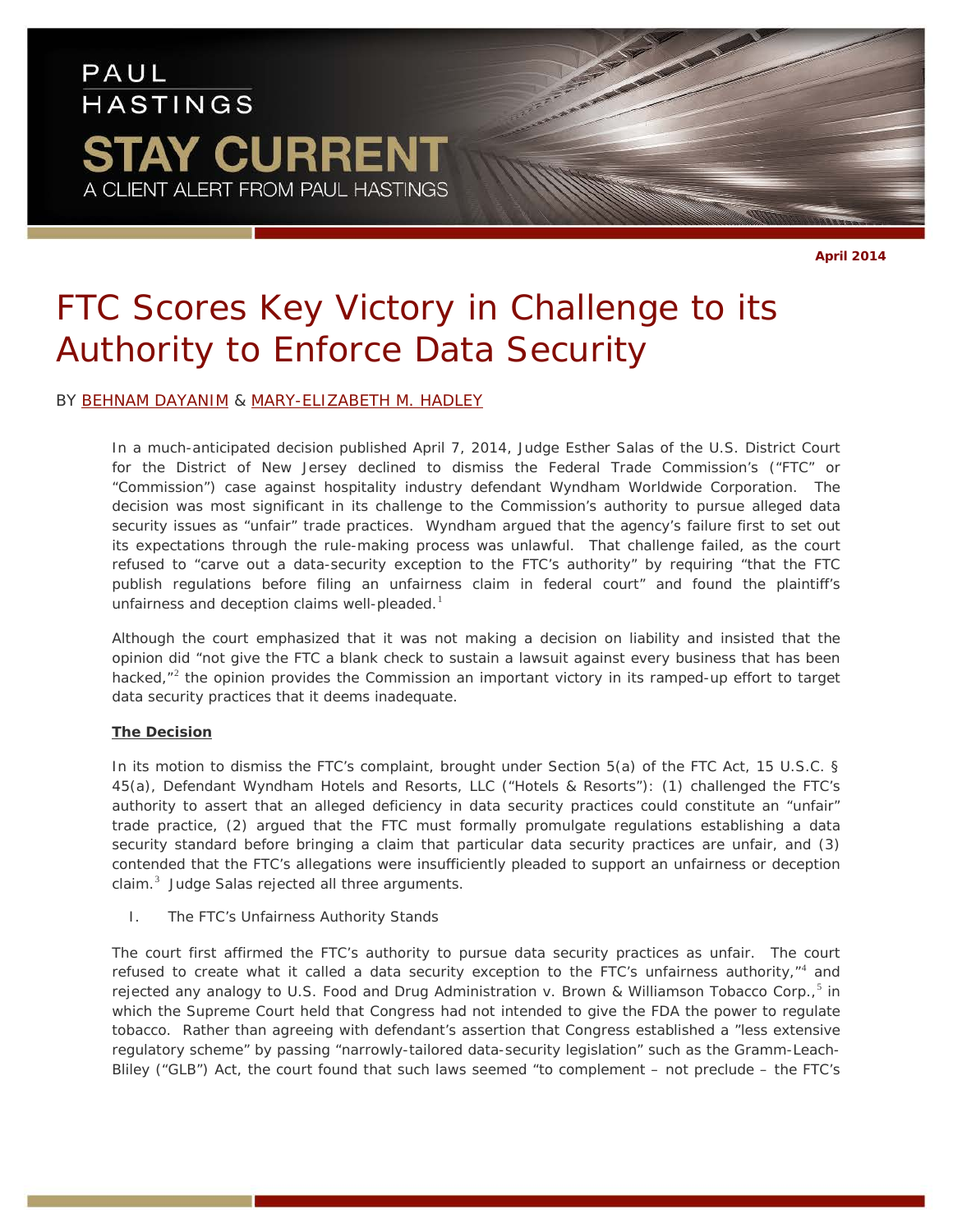authority."<sup>[6](#page-3-5)</sup> Unlike the FDA's regulation of tobacco, "the FTC's unfairness authority over data security can coexist with the existing data-security regulatory scheme."<sup>[7](#page-3-6)</sup> Nor was the court convinced that the FTC's past statements regarding its authority to address data security – including a statement in 2001 that the agency did not have "the jurisdiction to enforce privacy" – evidenced an intent to disclaim that authority.<sup>[8](#page-3-7)</sup> Judge Salas noted that the FTC's subsequent actions confirmed its authority in the area and concluded that even if the FTC had altered its position on data security, that alone could not limit its authority.<sup>[9](#page-3-8)</sup>

#### *II. Rules and Regulations Not Required to Satisfy Fair Notice Principles*

The court next rejected the argument that fair notice requires the FTC to issue formal rules and regulations before it can file an unfairness claim in federal district court.<sup>[10](#page-3-9)</sup> While recognizing that laws must provide fair notice of forbidden or required conduct, the court was unwilling to conclude that regulations were the only means of doing so. $11$  Judge Salas explained that Section 5's proscriptions are flexible<sup>[12](#page-3-11)</sup> and noted that "Circuit Courts of Appeal have affirmed FTC unfairness actions in a variety of contexts *without* preexisting rules or regulations specifically addressing the conduct-at-issue."[13](#page-3-12) The court found it persuasive that agencies such as the National Labor Relations Board and the Occupational Safety & Health Administration are able to bring enforcement actions without "particularized prohibitions" but rejected as inapposite the fact that the Department of Homeland Security and the National Institute of Standards and Technology "have purportedly managed to craft generalized data-security rules."<sup>[14](#page-3-13)</sup>

#### *III. The Sufficiency of the FTC's Pleadings in Alleging Substantial, Unavoidable Consumer Harm*

Judge Salas' final findings addressed the sufficiency of the FTC's pleadings under the FTC Act and Federal Rule of Civil Procedure 8(a). Defendant had argued that the elements of causation and injury had not been met, and that the FTC's claim of deception required compliance with the heightened pleading standards associated with allegations of fraud pursuant to Federal Rule of Civil Procedure 9(b).

This aspect of the court's decision is less noteworthy. The court, "drawing inferences in favor of the FTC," as is required at this stage in the litigation, found that causation and injury had been sufficiently alleged. The court declined to rule on whether the heightened pleading standards of Rule 9(b) apply to claims of deceptive trade practices but found that, in any event, the agency had met its pleading burden. [15](#page-3-14)

#### **Implications of the Decision**

Although the decision is likely to be appealed, the survival of the motion to dismiss is an important initial victory for the FTC. The court's decision is significant in its treatment of the "unfairness" prong of Section 5 of the FTC Act, establishing the agency's authority to pursue data security concerns as unfair trade practices even in the absence of regulations establishing substantive security requirements. The rarity of challenges to the FTC's authority in this area render the decision even more important and likely herald increased agency activity moving forward.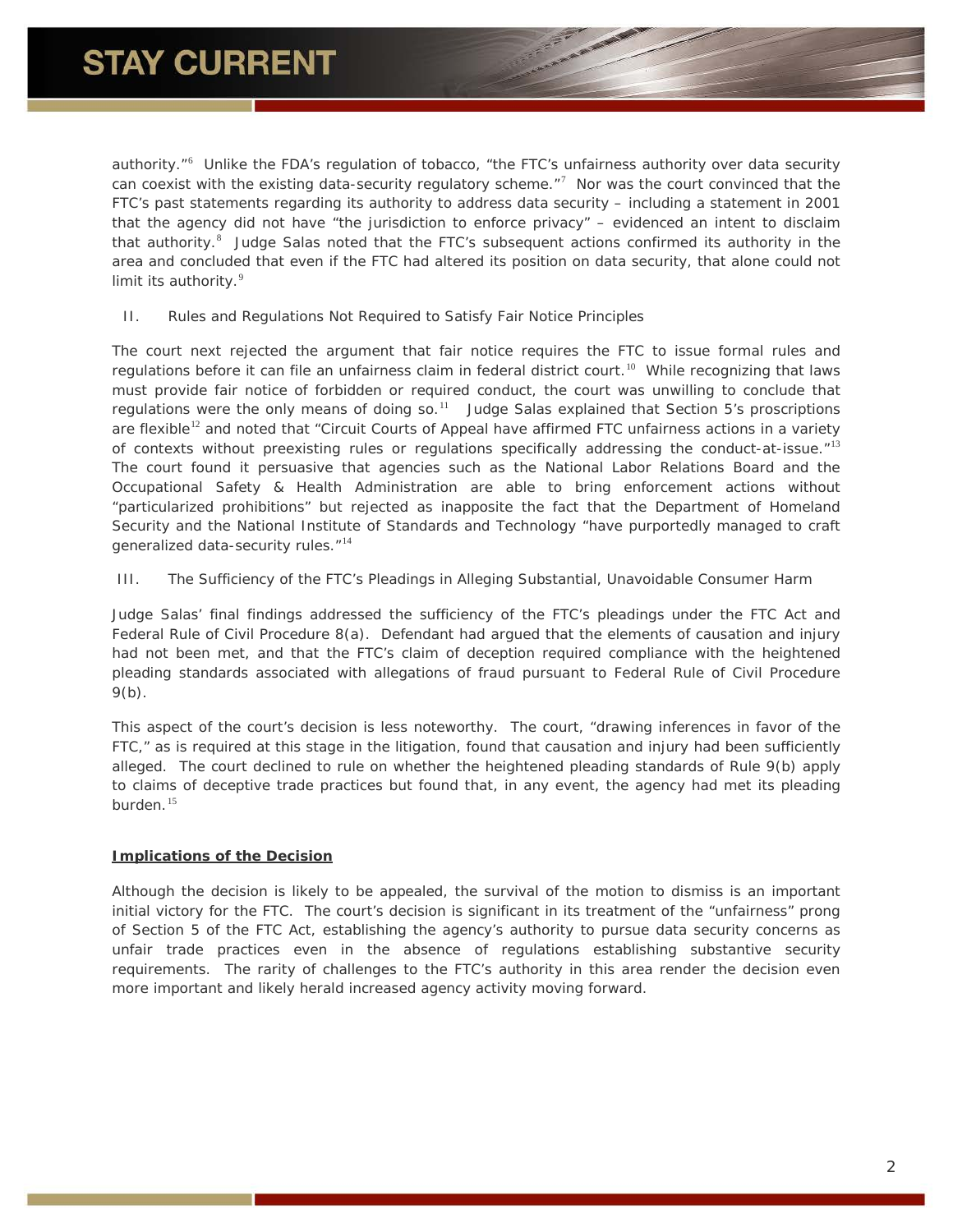### $\vec{r}$   $\vec{r}$

**ANY AREA** 

*If you have any questions concerning these developing issues, please do not hesitate to contact any of the following Paul Hastings lawyers:*

### **Washington, D.C.**

Behnam Dayanim 1.202.551.1737 [bdayanim@paulhastings.com](mailto:bdayanim@paulhastings.com)

Sherrese M. Smith 1.202.551.1965 sherresesmith@paulhastings.com Mary-Elizabeth M. Hadley 1.202.551.1750 [maryelizabethhadley@paulhastings.com](mailto:maryelizabethhadley@paulhastings.com)

#### **San Francisco**

Paul M. Schwartz 1.415.856.7090 [paulschwartz@paulhastings.com](mailto:paulschwartz@paulhastings.com) Thomas P. Brown 1.415.856.7248 tombrown@paulhastings.com

Thomas A. Counts 1.415.856.7077 tomcounts@paulhastings.com